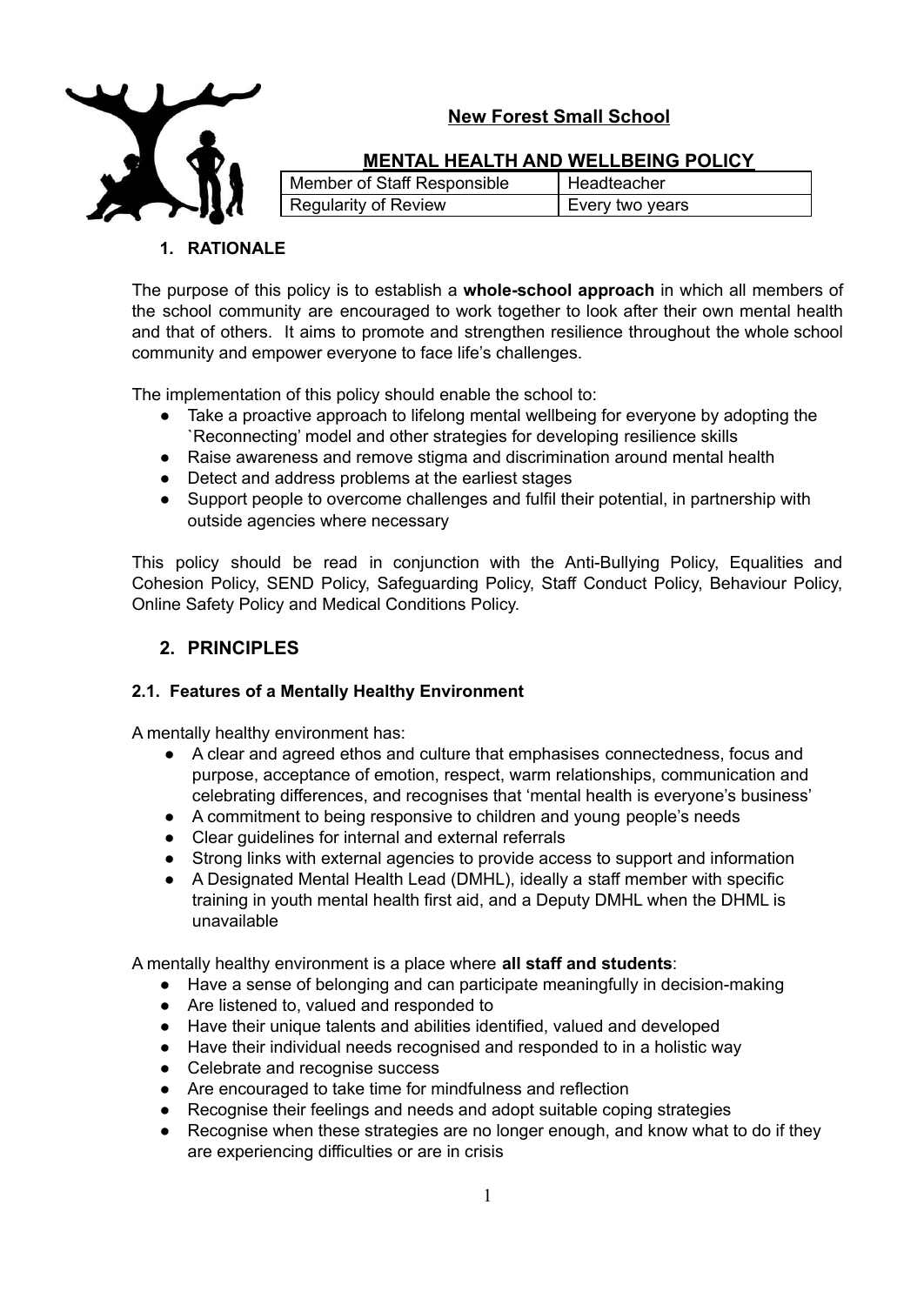A mentally healthy environment is a place where **all students**:

- Develop a sense of self-worth through taking responsibility for themselves and others
- Understand the relationship between internet use and mental well-being
- Learn age-appropriate information about specific mental health challenges and risk factors for mental ill-health (see section 3.2)
- Are surrounded by adults who model positive and appropriate behaviours, interactions and ways of relating

A mentally healthy environment is a place where **all staff members**:

 $A = \pi r^2$ 

- Are well-trained and enthusiastic
- Are provided with opportunities for CPD, both personally and professionally
- Have recognition of their work-life balance
- Feel supported to carry out their roles and responsibilities effectively
- Use positive, experiential and interactive methods
- Teach social and emotional skills, attitudes and values
- Understand risk factors to wellbeing and help students develop resilience
- Base responses on a sound understanding of adolescent development
- Help young people cope with predictable life changes
- Keep on top of new challenges posed by technology
- Respond actively to 'difficult' behaviour with clear consequences, while understanding its deeper roots, and model positive alternatives

A mentally healthy environment is a place where **parents and carers**:

- Are listened to, valued, and responded to
- Are recognised for their contribution to children and young people's mental health
- Are welcomed, included and work in partnership with schools and agencies
- Are provided with opportunities to ask for help when needed
- Are signposted to appropriate agencies for support

A mentally healthy environment is a place where the **whole school community**, including the Governance Advisory Board:

- Is valued for the role it plays in promoting positive mental health
- Reduces prejudice and stigma around mental health
- Contributes towards the ethos of the school

#### **2.2. The 'Reconnecting' Model**

The New Economics Foundation (NEF)'s `Five Ways to Wellbeing' model, widely adopted by voluntary sector organisations and the NHS, focuses on five simple actions that people can take to improve their own mental (and physical) health: *connect, take notice, be active, keep learning,* and *give*. The `Reconnecting' model developed by Ashley Brockwell extends this approach by acknowledging that mental health is a collective and cultural issue as well as an individual one. Promoting better mental wellbeing is not just about personal actions, but also a systematic approach to building skills, creating supportive communities, and embedding positive coping strategies as standard. The five principles of Reconnecting are as follows:

- *Reconnecting with Creativity* (an extension of 'keep learning')*:* Creative activities are crucial for maintaining wellbeing and productivity on a day-to-day basis, and they can be life-saving for people experiencing a mental health crisis, as illustrated by the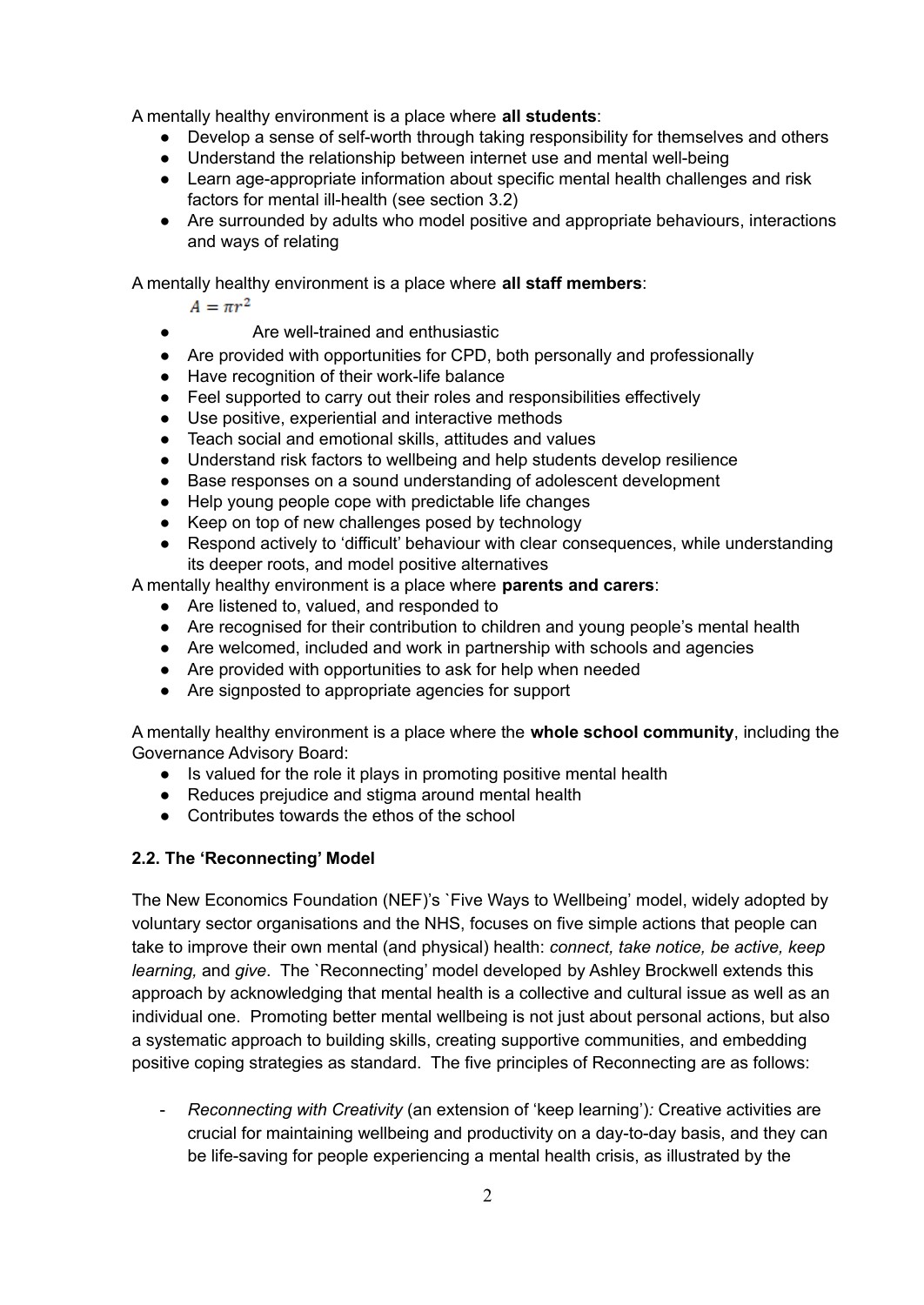popularity of art and music therapies. The development of creative thinking and making skills enhances personal resilience as well as academic and professional achievement.

- *Reconnecting with Community* (an extension of 'connect' and 'give'): Values clarification, conflict transformation and community-building are all core skills for adult life that are rarely taught explicitly in schools. The ability to work together effectively in groups has also been severely neglected in the current examination system, which prioritises individual performance.
- *Reconnecting with Emotions*: Emotional literacy the ability to recognise needs, feelings, and the relationship between them – is at the heart of non-violent communication. It can also help people to notice the early signs of mental health difficulties and take appropriate remedial action before a 'downward spiral' starts.
- *Reconnecting with the Body* (an extension of 'be active'): Physical activity leads to the release of endorphins and can be very helpful for relieving stress and improving mood. Understanding the mind-body connection is important for maintaining physical and mental health at any age.
- *Reconnecting with Nature* (an extension of 'take notice'): Scientists have shown that humans are 'hard-wired' for interaction with other species and that our mental health suffers when we are denied contact with nature. Organised outdoor activities have shown impressive results in the treatment of mental health difficulties.

# **3. PRACTICE**

# **3.1. Mental Wellbeing for All: A Proactive Approach**

The school will take the following steps to embed the five principles of 'Reconnecting' throughout the curriculum and in staff CPD, in a phased proactive approach from February 2019 to July 2021. This will unfold in parallel with systematic curriculum development leading to an internally or externally assessed one-year course in Sustainability, Wellbeing and Resilience (SWR) offered from September 2021, with the first assessments in June 2022.

## *3.1.1. Reconnecting with Creativity*

- Senior leaders should ensure that all students continue to study all three creative subjects (Design & Technology, Music and Art) throughout the Primary School, at least two of these subjects in Lower Secondary, and [from September 2020] at least one of these subjects throughout the school, whether they enter for the GCSE exam or not
- Teachers of these subjects should raise awareness of the link between creativity and mental wellbeing, in age-appropriate ways, and to encourage students to use their creative skills as a first-line or second-line response to a mental health crisis at school
- The DMHL should ensure that the Wellbeing Room is kept equipped with art supplies that can be used by students and staff to improve mental wellbeing, as required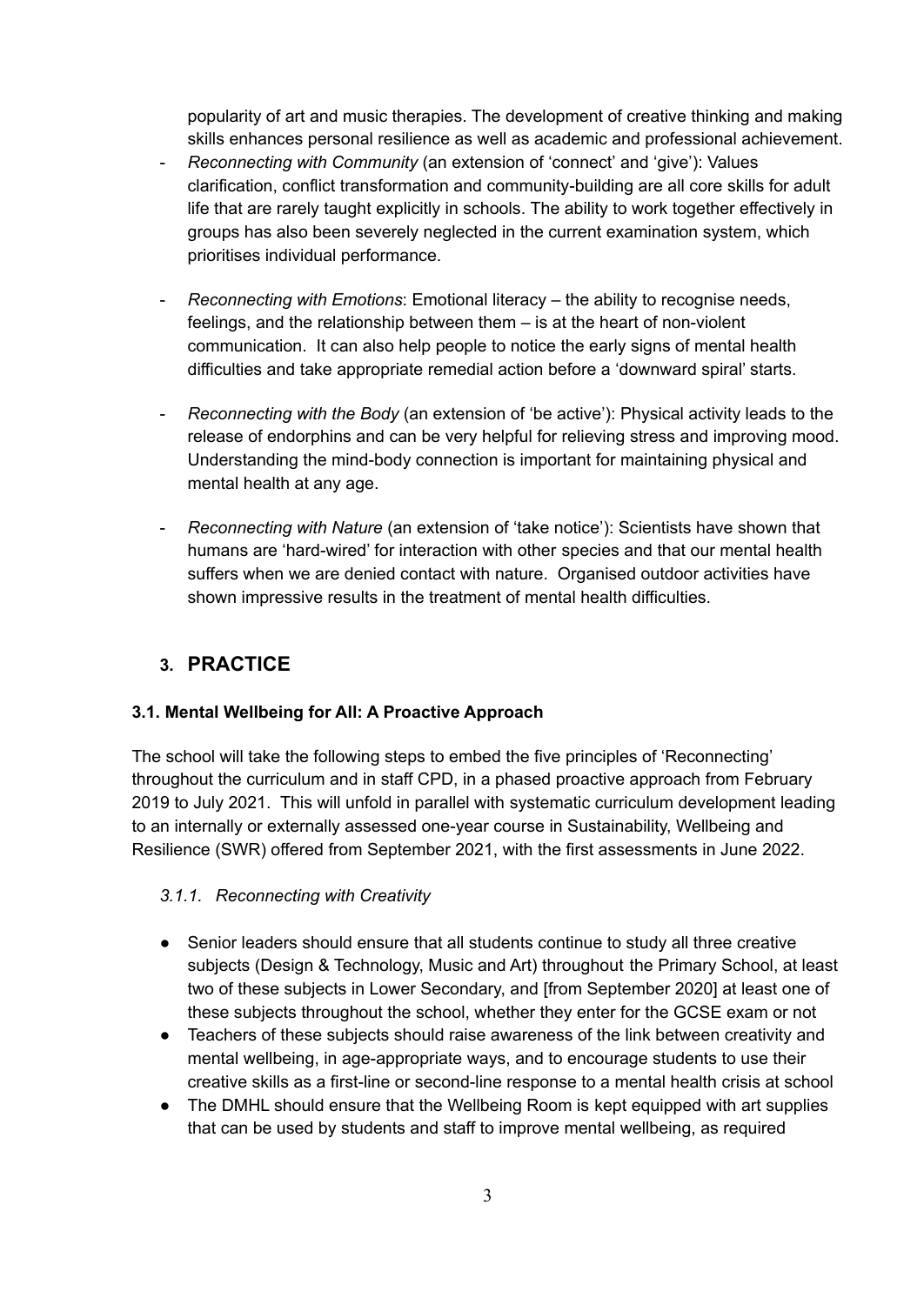● [From September 2020] Senior leaders should incorporate creative activities into INSET days, including exercises to stimulate creative thinking and making, or encourage staff to arrange their own CPD in this area

## *3.1.2. Reconnecting with Community*

- All teaching staff should continue to actively promote the 'fundamental British values' (shared by many other democratic countries) of democracy, the rule of law, individual liberty, and mutual respect and tolerance of people with different faiths and beliefs, in accordance with the Independent Schools Standards and the school's SMSC Policy
- All teaching staff should promote collaborative project-based learning and interpersonal skills, as appropriate to their subject(s) and the ages of the students.
- [From September 2019]: Senior leaders should ensure that staff receive relevant CPD to enable them to identify and assess learning outcomes relating to collaboration skills and group dynamics, or in the case of Secondary students, to help students to self-identify and self-assess these learning outcomes
- [From September 2020] Senior leaders and relevant subject leaders (PSHE, History, Psychology, etc.) should ensure that the curriculum includes age-appropriate education in values clarification, the causes and consequences of interpersonal conflict, and the principles of conflict transformation (see also section 3.1.3. below)
- All staff should emphasise the idea of the school as a community by encouraging students to participate actively in the School Meeting, end-of-term celebrations, school plays and concerts, day trips and residentials, and other community-building activities.
- All staff should be sensitive to students with special educational needs and disabilities, especially those with autistic spectrum conditions, which could make collaborative learning and community-building activities particularly difficult (and may require reasonable adjustments to avoid indirect discrimination, as per the Equalities Policy).

## *3.1.3. Reconnecting with Emotions*

- The DMHL should obtain or create visual aids to be displayed around the school to help pupils to build emotional literacy and NVC skills and apply them when needed
- [From September 2019] Senior leaders should provide all staff with appropriate training in emotional literacy, mindfulness and non-violent communication skills, including the ability to recognise and communicate both needs and feelings, and in applying these skills to conflict resolution, peer mediation and peer mentoring
- Senior leaders and PSHE subject leaders should ensure that the above subjects are incorporated into the PSHE curriculum in age-appropriate ways throughout the school,
- All staff, especially the SENCO and LSAs, should encourage students to use the vocabulary of needs and feelings to identify mental health concerns at an early stage and to communicate them to a trusted adult
- [From September 2020] The DMHL should obtain or create workbooks, activities, etc. to support the development of emotional literacy and NVC skills in students who find it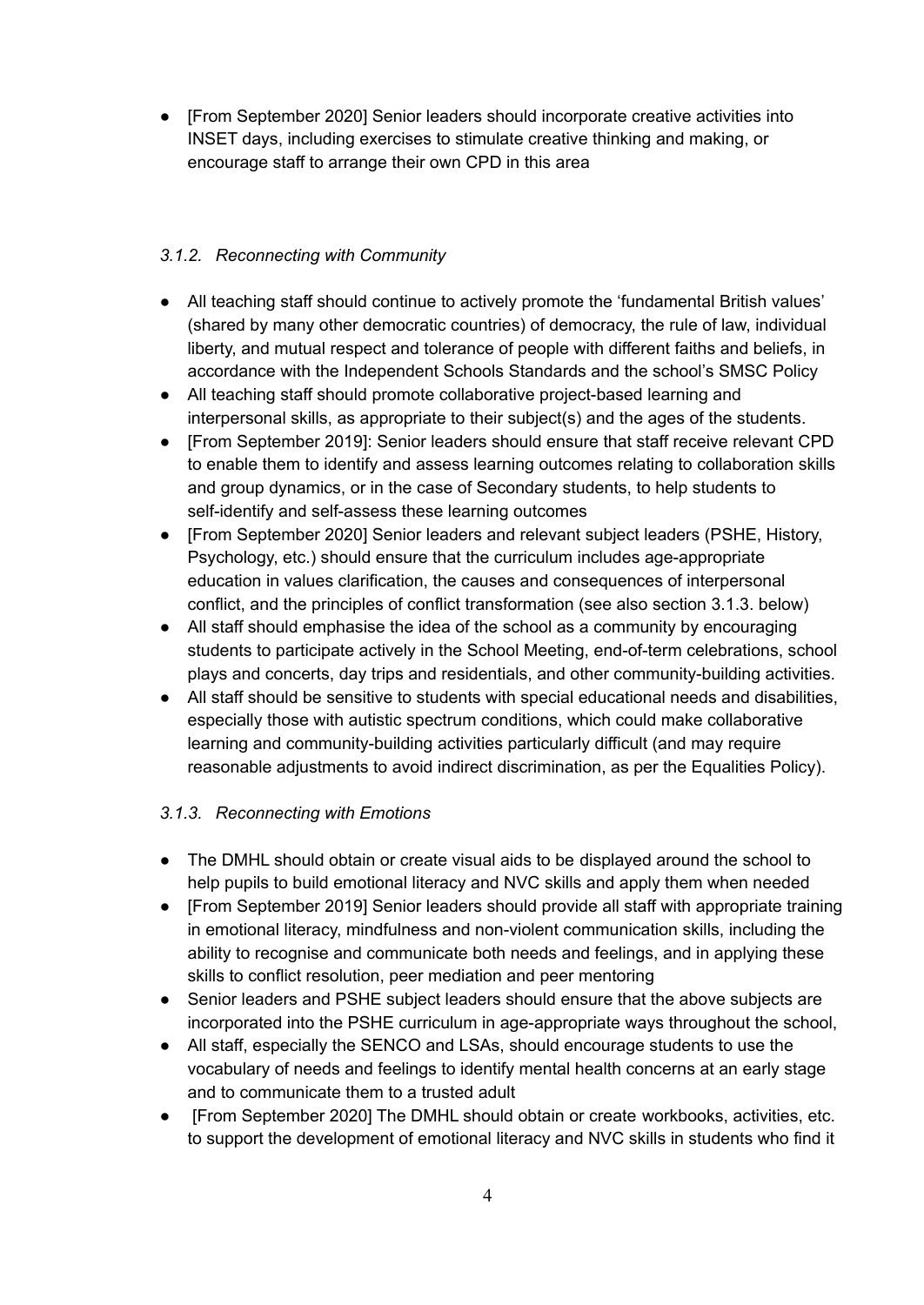particularly challenging to identify and communicate their needs and feelings (in close collaboration with the SENCO and/or LSAs

## *3.1.4. Reconnecting with the Body*

- Senior leaders should ensure that all students up to and including Lower Secondary level [and, from September 2020, throughout the school] participate in Physical Education classes or another healthy physical activity (e.g. yoga, dance, site maintenance, forest walk) at least once a week, unless there is a medical exemption
- Teachers of these subjects should raise awareness of the link between physical activity and mental wellbeing, in age-appropriate ways, and to encourage students to use supervised exercise as a response to a mental health crisis arising at school
- Science teachers throughout the school should emphasise the mind-body connection and the importance of healthy physical activity as a foundation for good mental health

## *3.1.5. Reconnecting with Nature*

- All teachers at the Primary level, and teachers of relevant subjects at the Secondary level, should make use of the outdoor environment as a teaching space and encourage students to learn in nature, about nature, and through nature
- All students should be encouraged to spend at least part of their lunch break outside every day, weather permitting, and to be mindful of the environment around them
- All staff should raise awareness of the link between nature connection and mental wellbeing, in age-appropriate ways, and to encourage students to use supervised quiet time in nature as a first-line or second-line response to a mental health crisis at school
- All students should be encouraged to engage actively with the outdoor environment through age-appropriate play and/or quiet time, as per the Outdoor Play Policy
- [From September 2020] The DMHL should create or develop targeted ecotherapy resources to support students and staff with mental health difficulties

## **3.2. Safer Internet Use and Mental Wellbeing**

Staff should recognise the connection between internet use and mental wellbeing and should encourage parents/carers to read the guidance issued by the Mental Health Foundation (Appendix A). All staff, but especially PSHE teachers, should take appropriate action to promote healthy internet use, such as:

- Encouraging active rather than passive use: drawing students' attention to the fact that being actively involved in doing things, such as creating or responding to Facebook posts, can have a positive impact on wellbeing, while passive use – like scrolling without interacting – can lower wellbeing and life satisfaction.
- Drawing students' attention to the 'filter bubble' the fact that online companies use algorithms to show them things similar to what they've seen before, reinforcing current interests rather than suggesting new topics - and encouraging them to interrupt these algorithms by searching new areas or questions of interest.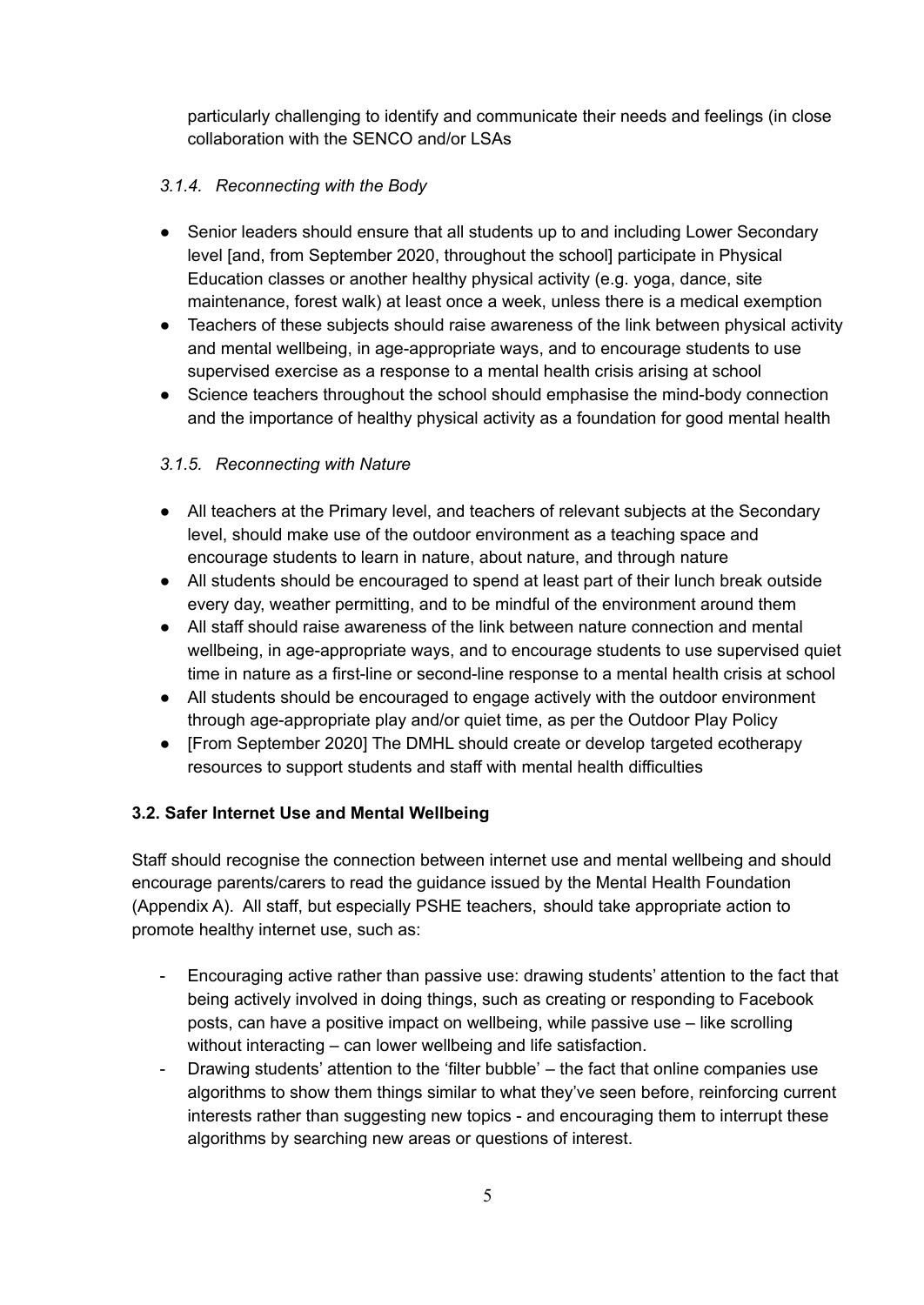- Talking to students about body image, normalising diversity, and pointing out the use of airbrushing and filters in the media (especially social media) to present unrealistic and idealised images of 'perfect' bodies
- Highlighting the positivity bias in social media and pointing out that people's online posts usually reflect moments or aspirations, rather than their day-to-day lives
- Encouraging students to use social media to remove the stigma around mental health, create a culture of openness, and persuade friends to reach out for help if they need it – 'it's OK not to be OK'
- Promoting healthy attitudes towards sex and relationships
- Looking for warning signs such as changes in a student's behaviour (spending more time alone, avoiding friends, shifts in mood) and speaking to them about concerns
- Understanding what help is available (online and offline)

#### **3.3. Supporting Students with Specific Mental Health Needs**

The DMHL (in partnership with the Designated Safeguarding Lead and SEN Coordinator) should offer more intense work on social and emotional skill development, which could include one-to-one and/or group work as appropriate, for students with specific mental health needs. The DMHL should work with colleagues, e.g. through staff meetings, to ensure that all teachers are aware of the needs of these students and know how to respond to them effectively on a day-to-day basis or in a crisis. This may include signposting to resources such as those provided by Mentally Healthy Schools and Mental Health First Aid (MHFA) England.

Where the school is unable to meet the student's needs, the DMHL should develop clear plans and pathways for help and referral, using a coherent teamwork approach (in close collaboration with the Designated Safeguarding Lead if they are not the same person), including in the involvement of outside agencies e.g. CAMHS.

Specific mental health needs may include, but are not limited to, the following:

- Anxiety or worry
- Attachment disorders
- Autistic spectrum conditions
- Bereavement and loss
- Challenging behaviours
- Depression or low mood
- Eating problems
- Obsessive-compulsive behaviour
- Overactivity and poor concentration
- Self-harming or risky behaviour
- Trauma

The 'Mentally Healthy Schools' website has a lot of useful information, including links to CPD and e-learning resources, relating to each of the above conditions: <https://www.mentallyhealthyschools.org.uk/mental-health-needs/>

Subject to workload and other commitments, the DMHL (in partnership with the SENCO and Designated Safeguarding Lead) should also consider offering more intense work on social and emotional skill development, on a preventative basis, for students who do not yet have specific mental health needs but have multiple risk factors. These include, among others: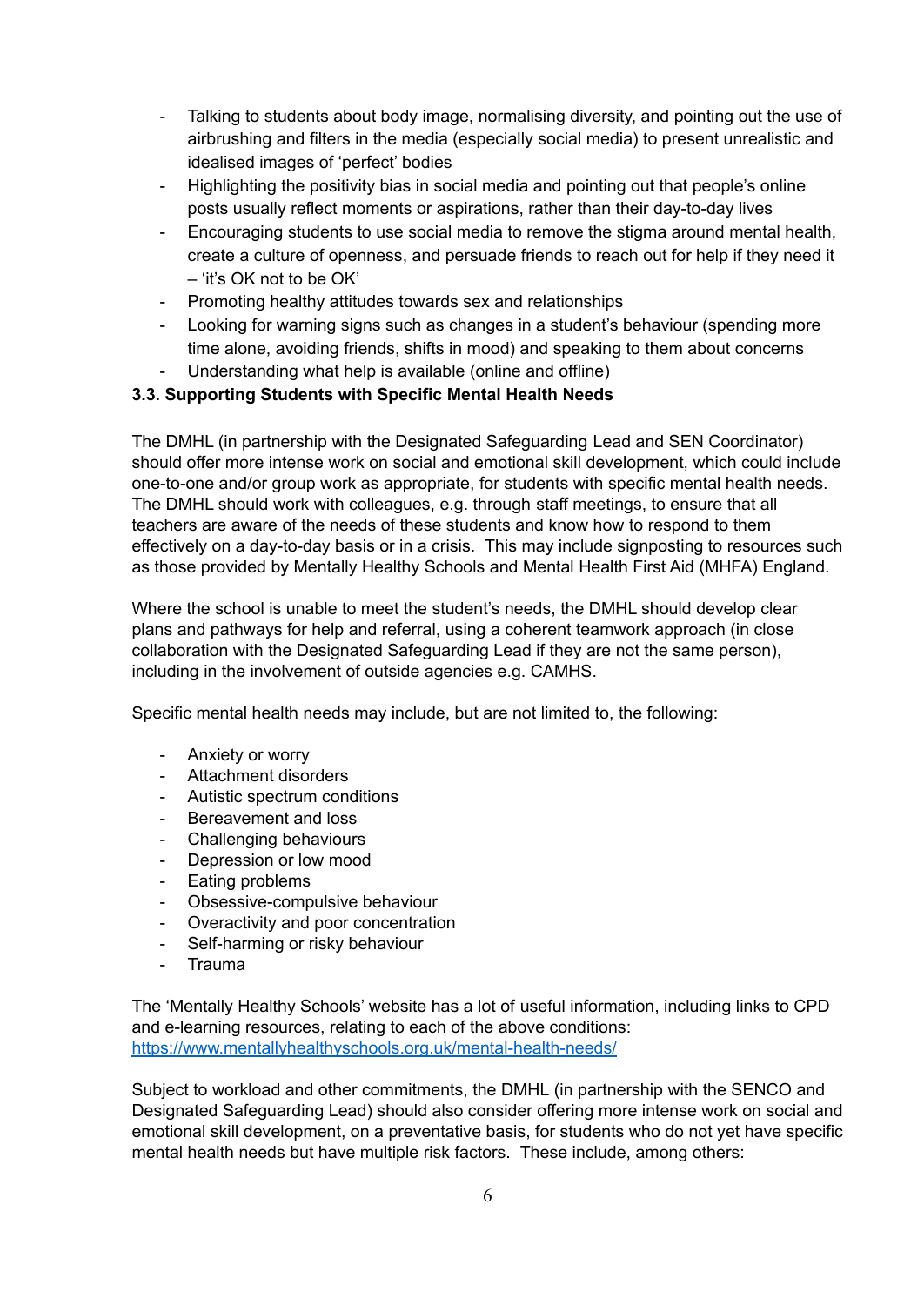- **Family factors**: poor parental mental health, parental substance abuse, family breakdown, domestic violence, poverty and/or parental unemployment
- **Current trauma, or a history of trauma**: neglect, physical abuse, emotional abuse, sexual abuse, FGM, bullying (including cyberbullying), etc.
- **Vulnerable groups**: children in care, young carers, children with SEND or chronic illness, migrant and refugee children, children being radicalised or exploited, etc.
- **Prejudice or discrimination** due to protected characteristics, e.g. sexual orientation, gender reassignment, religion or belief or the lack of it, race/ethnicity/nationality, etc.
- **Gender dysphoria:** transgender and non-binary students have particularly high rates of mental health problems, often due to a combination of direct prejudice/discrimination or bullying, systemic transphobia in the media, and difficulties in accessing NHS treatment for their dysphoria – resulting in self-harm rates of over 80%, and attempted suicide rates between 40-50%.
- **Lifestyle factors**: misuse or excessive use of social media, body image, sleep problems, poor diet or chronic dehydration
- **School-based factors**: exam stress, transitions between classes, problems with social relationships and belonging, absenteeism

#### **3.4. Promoting Staff Wellbeing**

Senior leaders should be aware of the relationship between staff wellbeing and student educational outcomes. A teacher with high job satisfaction, positive morale and who is healthy is more likely to teach lessons which are creative, challenging and effective, leading to students achieving better results in exams. Senior leaders should also recognise the factors that influence teacher wellbeing, such as:

- Demands such as workload and work environment
- Control a person's own influence over how their job is carried out
- Support from colleagues, line-manager and organisation
- Relationships to reduce conflict and deal with unacceptable behaviour
- Role understanding of the job content and expectations
- Change how change is managed in the organisation

The senior leadership team should monitor staff wellbeing and [from September 2020] anonymously survey teachers on an annual basis, using the Positive Workplace Survey offered by the Education Support Partnership, which also provides a variety of strategies for responding to the above issues:

[https://www.educationsupportpartnership.org.uk/looking-after-teacher-wellbeing.](https://www.educationsupportpartnership.org.uk/looking-after-teacher-wellbeing)

The results of the survey should be shared with staff and the Governance Advisory Board. Anonymity must be maintained, but staff should be consulted on the findings and given the chance to suggest improvements to the school culture and environment.

Senior leaders and the DMHL should ensure that all staff are aware of the free, confidential 24/7 helpline offered by the Education Support Partnership, which is staffed by trained counsellors and can be accessed by phone on 08000 562 561 or by text on 07909 341229. Live chat and email-based support services are also available (see Appendix A).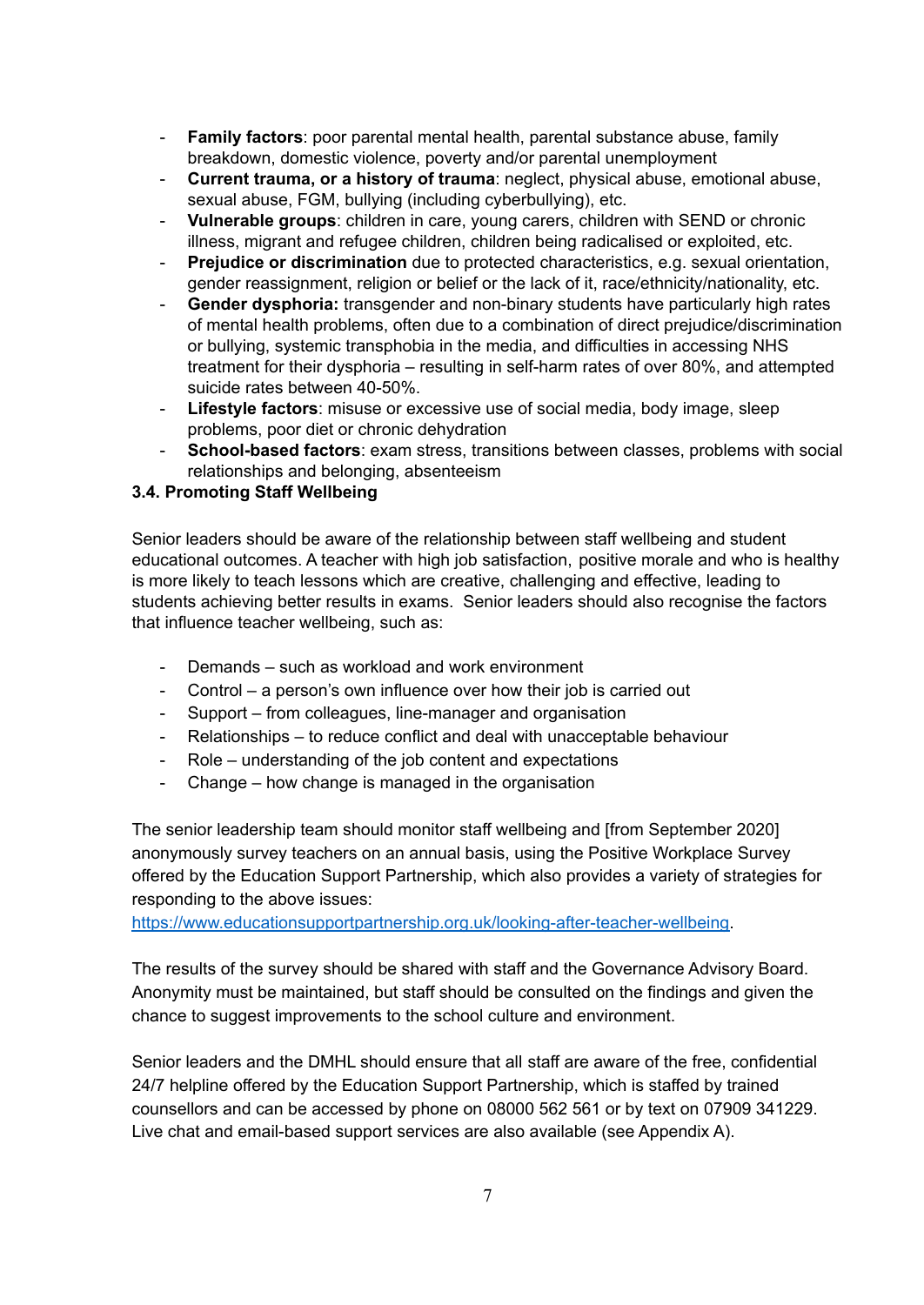The Governance Advisory Board should ensure that adequate support is in place for the DMHL and senior leaders, who may be especially vulnerable to mental health challenges of their own, and that any problems are identified and addressed at an early stage.

## *3.4.1. Supporting Staff Members with Specific Mental Health Needs*

Senior leaders are not expected to be mental health experts or to offer medical advice – but they have a legal duty to ensure the health of their staff, as well as a responsibility to make sure that their team is managed in an effective, professional, supportive and non-stigmatising way. Senior staff should lead the development of a school culture and ethos around mental health which allows all staff to be open and honest about their needs and experiences.

Often, the early signs that an individual may be experiencing the beginnings of mental ill-health might be more noticeable to the people around them, rather than to the individual staff member who is experiencing the difficulties. It may be up to their line manager, the DMHL or other colleagues to recognise these early warning signs and take appropriate action.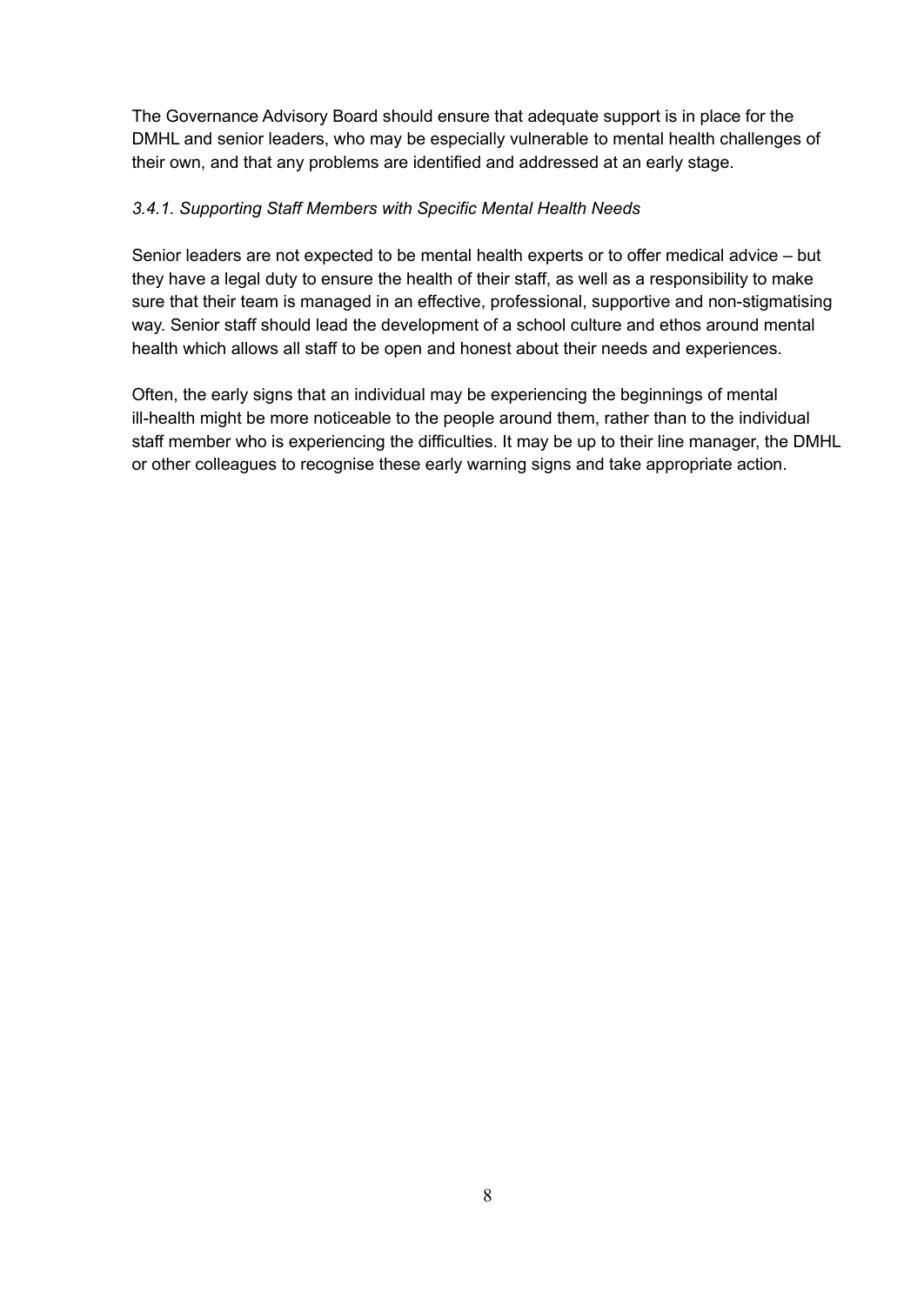One of the most common indicators is a general change in a person's 'usual' behaviour. Other signs might include:

- An increase in unexplained absences and sick leave, or conversely an increase in working long hours and staying late.
- Poor timekeeping.
- Physical symptoms such as headaches and back aches; constant tiredness, low energy levels.
- Changes in behaviour such as an increase in the consumption of caffeine, alcohol, cigarettes, sedatives, etc.
- Changes in performance not getting things done, out-of-character errors, indecisiveness, memory problems, conflict with team members and/or manager
- Unusual displays of emotion, irritability, erratic behaviour, anxiousness, tearfulness; changes in sleep patterns.

Senior leaders who feel that a colleague is showing some signs of early mental ill-health should talk to them to find out what they may be struggling with in the workplace (which might include work pressures or relationships with colleagues), and what might help them. It may be appropriate to encourage them to see their GP or look at ways to offer more support at school – perhaps by talking to a charity such as the Education Support Partnership (who offer counselling and support to teachers). The important thing is to use empathy, communication and listening skills to make the staff member feel comfortable and able to be honest and open.

The Mental Health Foundation has eight useful tips on opening up a conversation about mental health with a staff member:

- Set time aside with no distractions.
- Let them share as much or as little as they want to.
- Don't try to diagnose or second guess their feelings.
- Keep questions open-ended.
- Talk about wellbeing.
- Listen carefully to what they tell you.
- Offer them help in seeking professional support; provide information on how to do this
- Know your limits.

The charity Mind highlights three things to remember when supporting someone with a mental health issue:

- Be positive focus on what employees can do, rather than what they can't.
- Work together and involve them in finding solutions as much as possible.
- Remember people are often the experts when it comes to identifying the support or adjustment they need and how to manage their triggers for poor mental health.

It can be helpful to develop a support plan or healthy work plan with the member of staff. This can be used to facilitate useful conversations about factors that impact on their wellbeing, identify signs that indicate they may be struggling, and highlight things that may help. Mind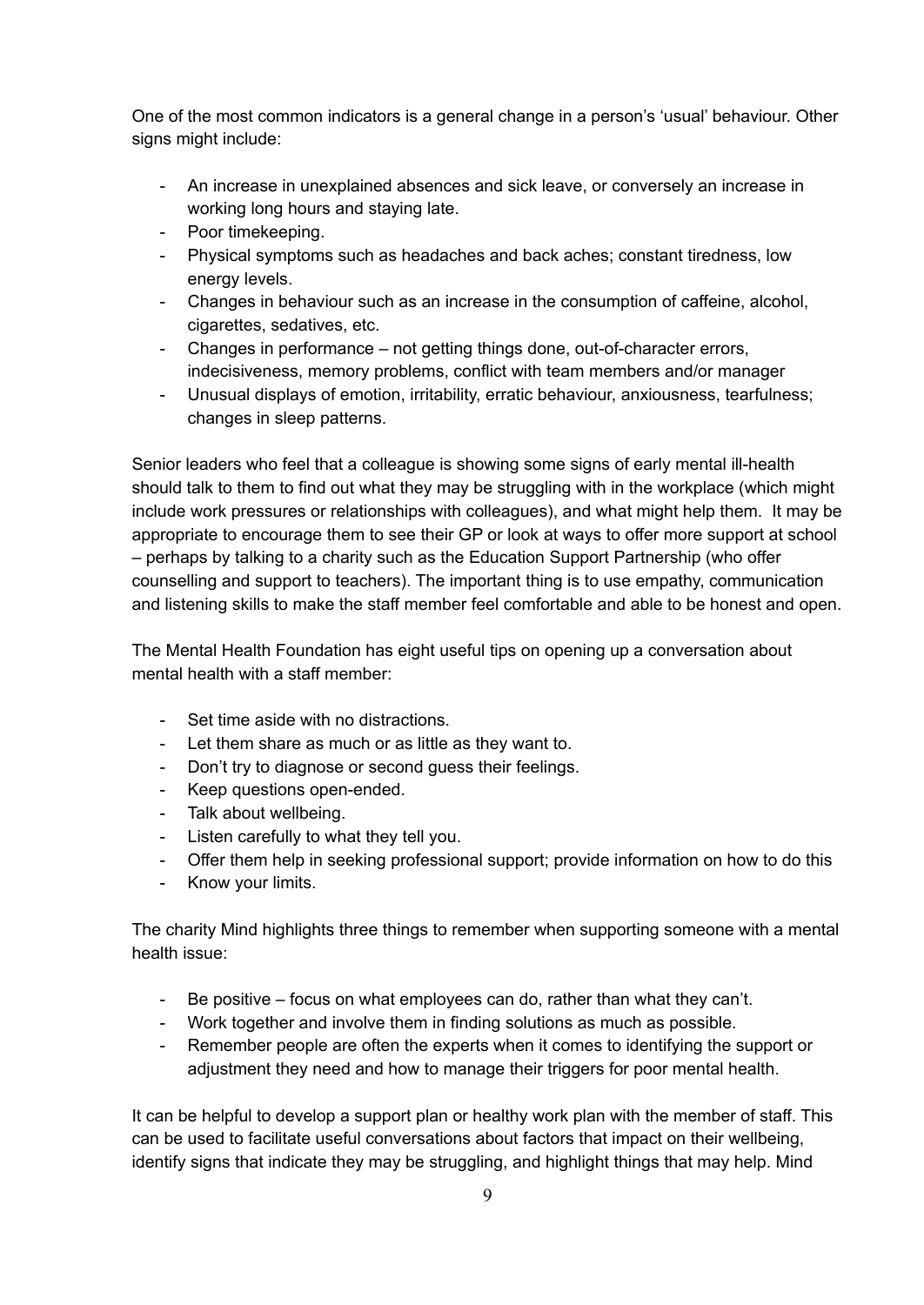has developed their own version of this type of support plan, and more information about WAPs (Wellness Action Plans) can be found on their website (see Appendix A).

A mental health difficulty can qualify as a disability under the Equality Act. This means that a member of staff has the legal right to request reasonable adjustments to be made to their work routine, their work environment or how they do their job. Adjustments for mental health can often be simple, practical and cost-effective measures to help an individual. They could, for example, involve support with managing workload or reducing timetables, or providing a quiet area for staff to use. There may also be a need to support a member of staff to attend medical or counselling appointments. The charity, Rethink, has produced a guide to 'What's reasonable at work' which can be downloaded from their website (see Appendix A). It includes information about mental health and when it would be seen as a disability.

If a staff member needs to take a longer period of time off for their mental health, senior leaders should maintain regular contact if practicable, as keeping communication lines open can help to prevent staff feeling isolated at home. This contact should be made in accordance with the Staff Policy, in association with the individual's union (if appropriate), and with the member of staff's explicit permission.

#### **3.5. Responding in a Crisis**

If a student or a member of staff is having a serious panic attack, feeling suicidal or talking about hurting themselves or others, staff members should:

- Try and stay calm
- Really listen to them, in a non-judgemental way
- Try and provide reassurance.
- Call the DMHL or their deputy
- Ask them how you can help or what would help.
- Ask them if there is someone they would like you to contact.
- Keep the conversation going but try not to offer quick solutions.
- If they need immediate help, dial 999 or, if practical, take them to A&E
- If it isn't an emergency, ring the NHS non-emergency number: 111.

The NHS provides additional information on what to do in the event of a mental health crisis: see Appendix A.

# **4. MONITORING AND FURTHER DEVELOPMENT**

The effectiveness of this policy will be monitored by the Designated Safeguarding Lead, SENCO and Designated Mental Health Lead, who may invite additional input from colleagues and/or students as they deem appropriate. Concerns about staff and/or student mental wellbeing can also be raised by any staff member in the weekly meetings, which may lead to a review of this policy.

The successful implementation of the steps outlined in this policy could pave the way for creating a new curriculum for a one-year course in Sustainability, Wellbeing and Resilience (SWR) in 2021-22, which may be internally or externally accredited as appropriate. The views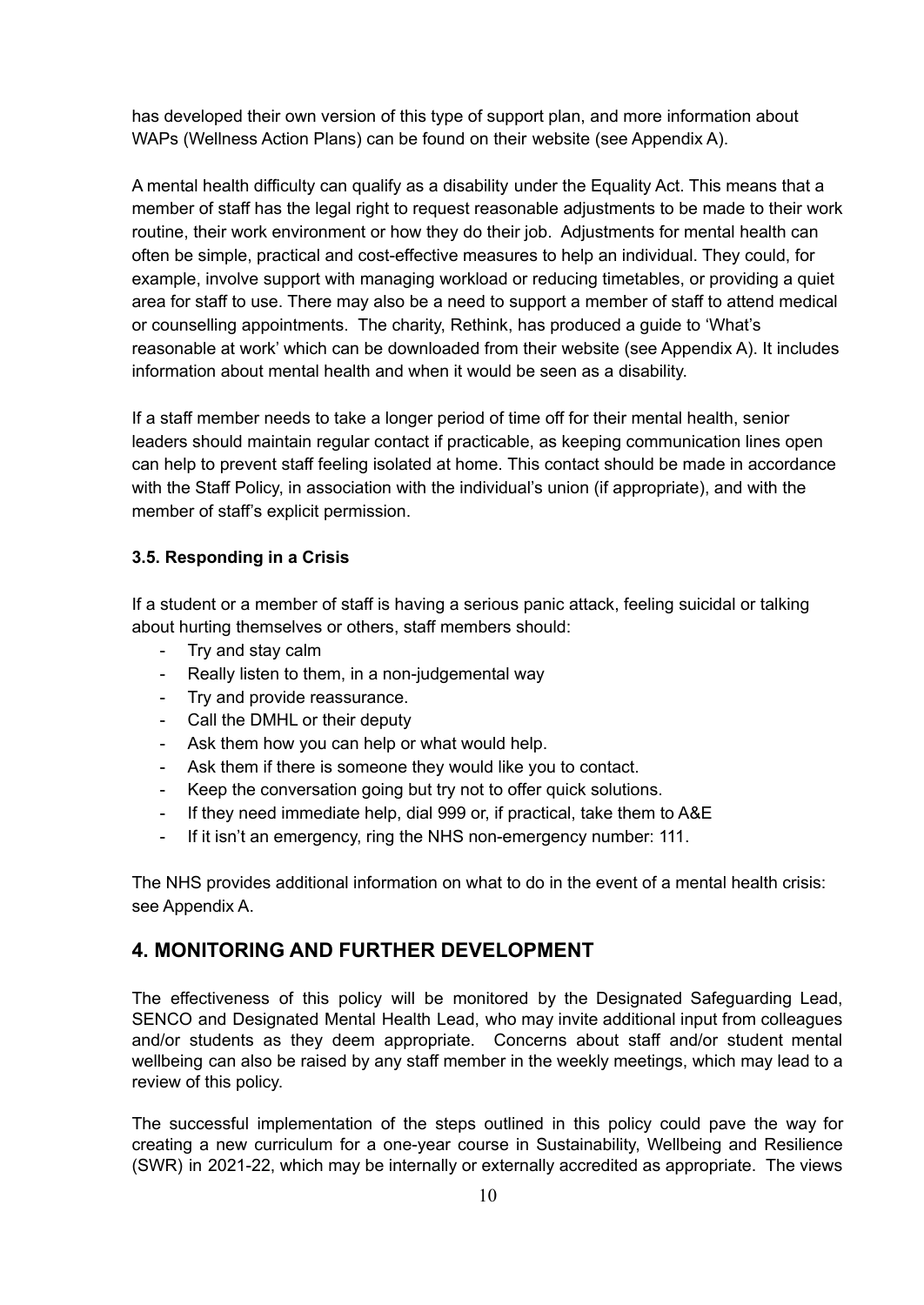of students, parents/carers and the Governance Advisory Board will be sought in deciding whether to develop this new curriculum.

This policy will be reviewed after two years, or sooner if new legislation is introduced that requires schools to implement specific measures to promote mental wellbeing. **Appendix A: Useful Links and Resources**

# **EMERGENCY INTERVENTION:**

NHS guide to what to do in a mental health crisis: [https://www.nhs.uk/using-the-nhs/nhs-services/mental-health-services/de](https://www.nhs.uk/using-the-nhs/nhs-services/mental-health-services/dealing-with-a-mental-health-crisis-or-emergency/) [aling-with-a-mental-health-crisis-or-emergency/](https://www.nhs.uk/using-the-nhs/nhs-services/mental-health-services/dealing-with-a-mental-health-crisis-or-emergency/)

## **GENERAL NON-EMERGENCY RESOURCES:**

#### **Education Support Partnership**

Information for teachers on finance and other problems that may affect mental wellbeing Free and confidential 24/7 helpline for teachers, staffed by trained counsellors, can be accessed by phone on 08000 562 561 or by text on 07909 341229. Live chat and email-based support services are also available. <https://www.educationsupportpartnership.org.uk/>

#### **Mental Health Foundation**

Wide variety of information, publications and resources. Ten-step plan for looking after your mental health: <https://www.mentalhealth.org.uk/publications/how-to-mental-health> Specific guidelines for parents on safer internet use and mental wellbeing: <https://www.mentalhealth.org.uk/publications/talking-your-children-about-healthy-internet-use>

#### **Mentally Healthy Schools**

Extensive information and resources for staff, pupils, governors, parents and carers to help them work together to create a whole-school approach to mental wellbeing. Homepage: <https://www.mentallyhealthyschools.org.uk/> Useful teaching resources, including lesson plans and PSHE resources: <https://www.mentallyhealthyschools.org.uk/teaching-resources/> Understanding risks and protective factors: <https://www.mentallyhealthyschools.org.uk/risks-and-protective-factors/> Specific mental health needs: <https://www.mentallyhealthyschools.org.uk/mental-health-needs/> Supporting staff wellbeing: <https://www.mentallyhealthyschools.org.uk/whole-school-approach/supporting-staff-wellbeing/>

## **Mind, the mental health charity**

Free guides to WAPs (Wellness Action Plans) for staff [https://www.mind.org.uk/workplace/mental-health-at-work/taking-care-of-your-staff/employer-r](https://www.mind.org.uk/workplace/mental-health-at-work/taking-care-of-your-staff/employer-resources/wellness-action-plan-download/) [esources/wellness-action-plan-download/](https://www.mind.org.uk/workplace/mental-health-at-work/taking-care-of-your-staff/employer-resources/wellness-action-plan-download/)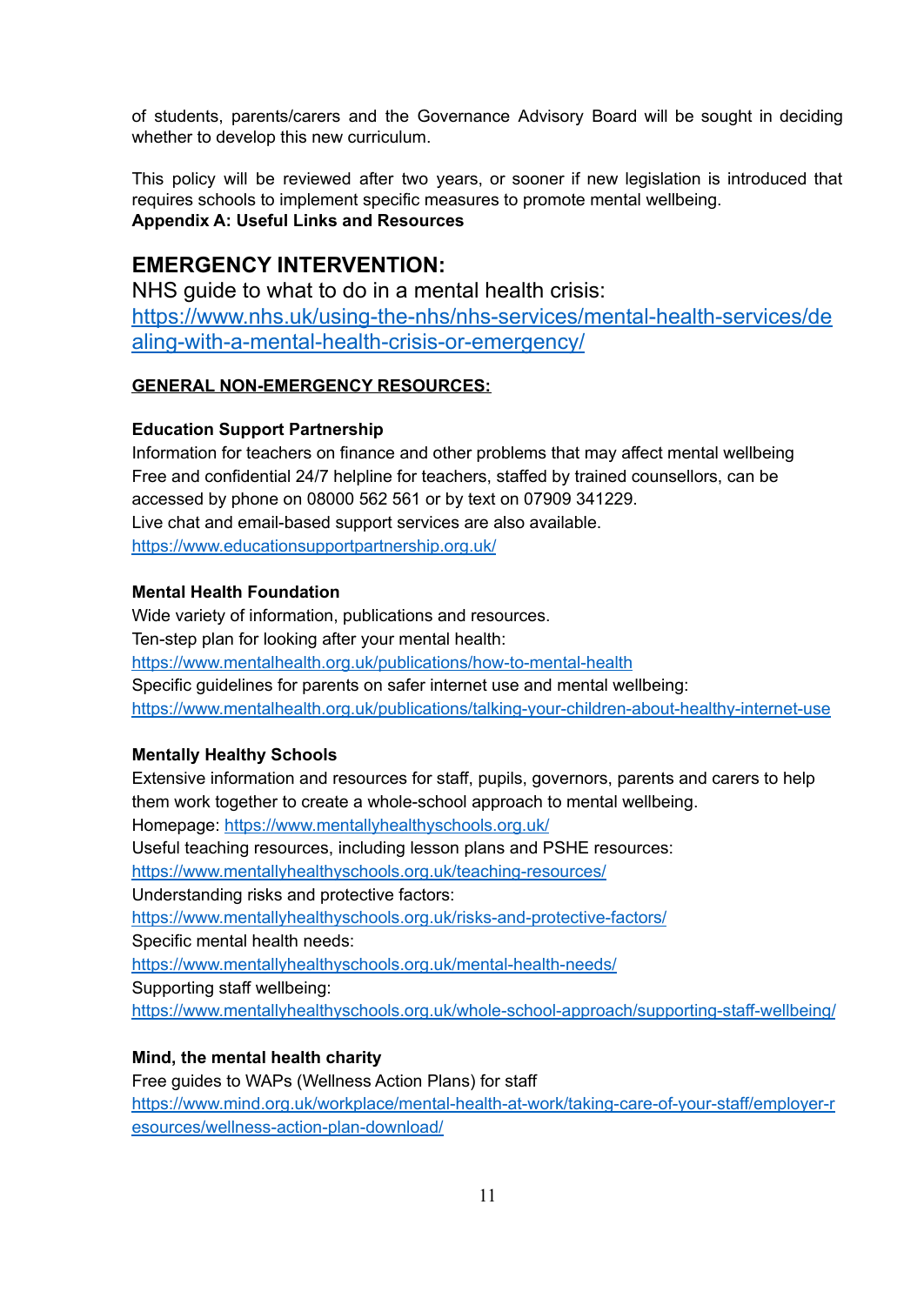## **NVC Resolutions**

Training for teachers and students in emotional literacy, non-violent communication, conflict resolution, peer mediation and peer mentoring <https://nvc-resolutions.co.uk/>

**Rethink**: guide to reasonable adjustments at work, and when mental health difficulties are classified as disabilities under the Equality Act [https://www.rethink.org/living-with-mental-illness/reasonable-adjustments-at-work](https://www.rethink.org/living-with-mental-illness/reasonable-adjustments-at-workMENTAL)